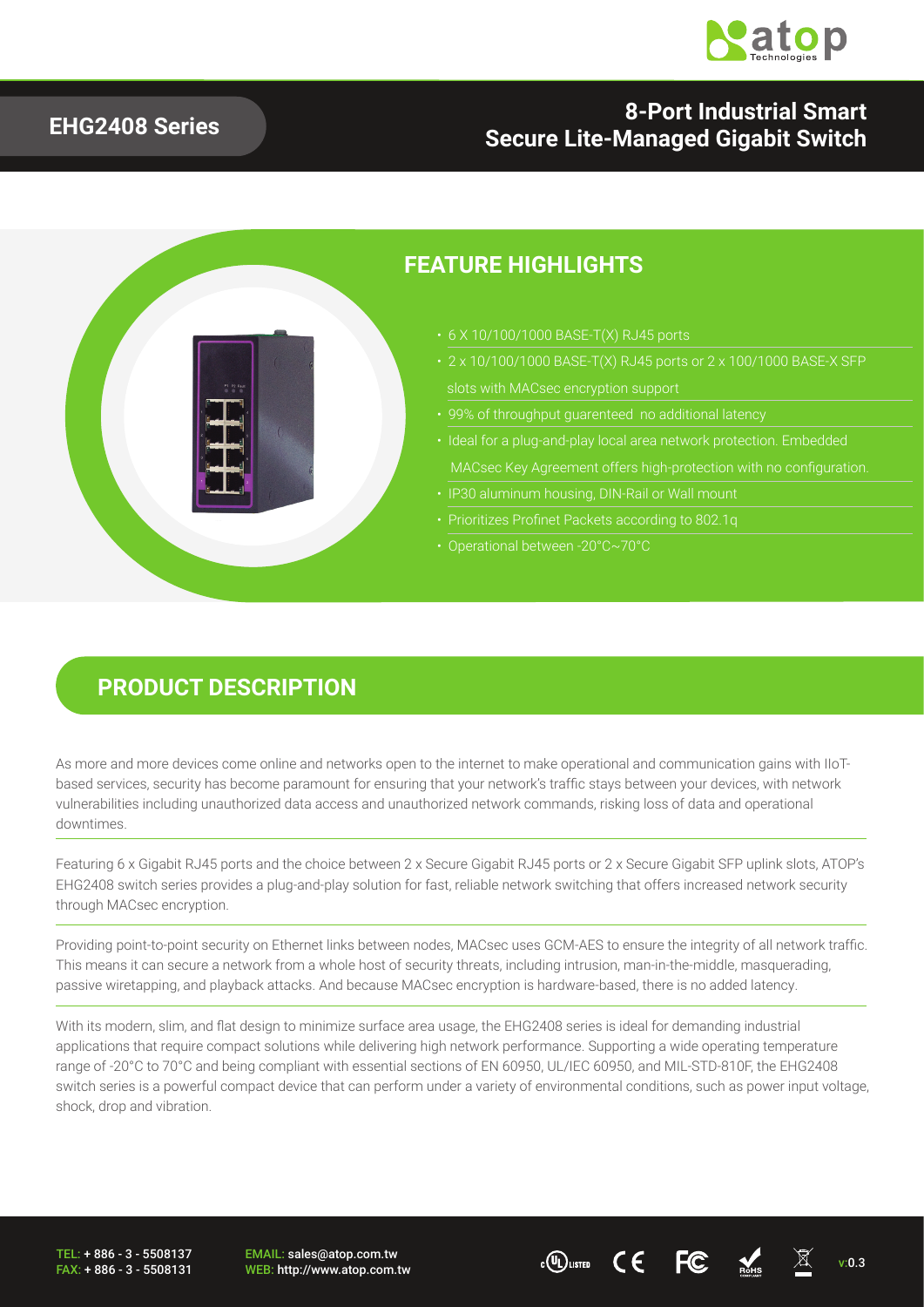



### **SPECIFICATIONS**

| <b>Technical Specifications</b>                                                    |                                                                                                                                                                                                                                                                                                                                                                                                                                                                     |
|------------------------------------------------------------------------------------|---------------------------------------------------------------------------------------------------------------------------------------------------------------------------------------------------------------------------------------------------------------------------------------------------------------------------------------------------------------------------------------------------------------------------------------------------------------------|
| Model Name                                                                         | EHG2408 Series                                                                                                                                                                                                                                                                                                                                                                                                                                                      |
| <b>Switch Properties</b>                                                           |                                                                                                                                                                                                                                                                                                                                                                                                                                                                     |
| Processing Scheme<br><b>MAC Address Table</b><br>Packet Buffer Size<br>Jumbo Frame | Store-and-forward<br>16k<br>2 Mbit<br>10 kByte                                                                                                                                                                                                                                                                                                                                                                                                                      |
| <b>Ethernet</b>                                                                    |                                                                                                                                                                                                                                                                                                                                                                                                                                                                     |
| Standards                                                                          | IEEE 802.3 for 10 BaseT<br>IEEE 802.3u for 100 Base $T(X)$<br>IEEE 802.3u for 100 Base F(X)<br>IEEE 802.3ab for 1000 Base T(X)<br>IEEE 802.3ab for 1000 Base T<br>IEEE 802.3z for 1000 Base-X<br>IEEE 802.3x for Flow Control, back pressure flow control<br>IEEE 802.3az for Energy Efficient Ethernet<br>IEEE 802.1q for VLAN tagging (Prioritization of Profinet Packets)<br>IEEE 802.1p for CoS (Prioritization of Profinet Packets)<br>IEEE 802.1ae for MACsec |

TEL: + 886 - 3 - 5508137 FAX: + 886 - 3 - 5508131 EMAIL: sales@atop.com.tw EMAIL: sales@atop.com.tw computes: http://www.atop.com.tw computes: http://www.atop.com.tw computes:  $\mathcal{C} \leftarrow \mathbb{FC}$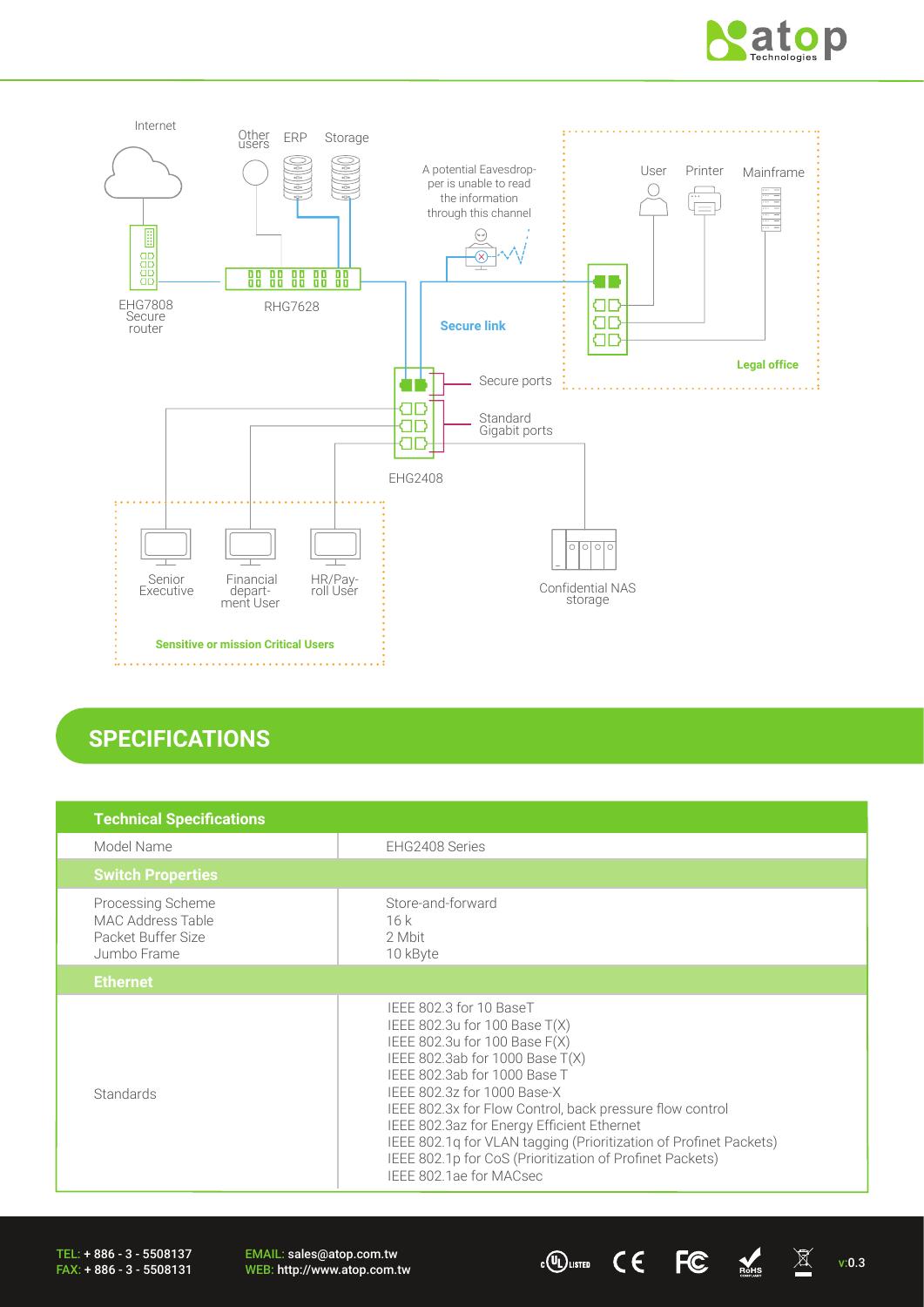

| Flow Control                                                                     | Back pressure and pause frame-based flow control schemes                                                               |
|----------------------------------------------------------------------------------|------------------------------------------------------------------------------------------------------------------------|
| <b>Transmission Rate</b>                                                         | RJ45: 10/100/1000 Mbps<br>SFP: 100/1000 Mbps                                                                           |
| Auto MDI/MDI-X                                                                   | Yes                                                                                                                    |
| <b>Power</b>                                                                     |                                                                                                                        |
| Input Voltage                                                                    | 9~48 VDC, dual power input                                                                                             |
| Input Current (System)                                                           | 0.64 A Max                                                                                                             |
| Power Consumption (System)                                                       | 5.8 W Max                                                                                                              |
| Power input                                                                      | 5-pin Terminal block                                                                                                   |
| <b>LED</b>                                                                       |                                                                                                                        |
| Indication                                                                       | P1, P2, Fault                                                                                                          |
| <b>Physical Characteristics</b>                                                  |                                                                                                                        |
| Housing<br>Dimension $(W \times H \times D)$<br>Weight<br>Installation           | IP30 aluminum housing<br>45.3mm x 89.6mm x 110mm<br>400g<br>DIN-Rail, Wall mount (optional kit)                        |
| <b>Environmental Limits</b>                                                      |                                                                                                                        |
| <b>Operating Temperature</b><br>Storage Temperature<br>Ambient Relative Humidity | $-20^{\circ}$ C~70°C (-4°F~158°F)<br>$-40^{\circ}$ C $\sim$ 85°C (-40°F $\sim$ 185°F)<br>5%~95%, 55°C (Non-condensing) |

### **DIMENSIONS & LAYOUT**



EMAIL: sales@atop.com.tw WEB: http://www.atop.com.tw v:0.3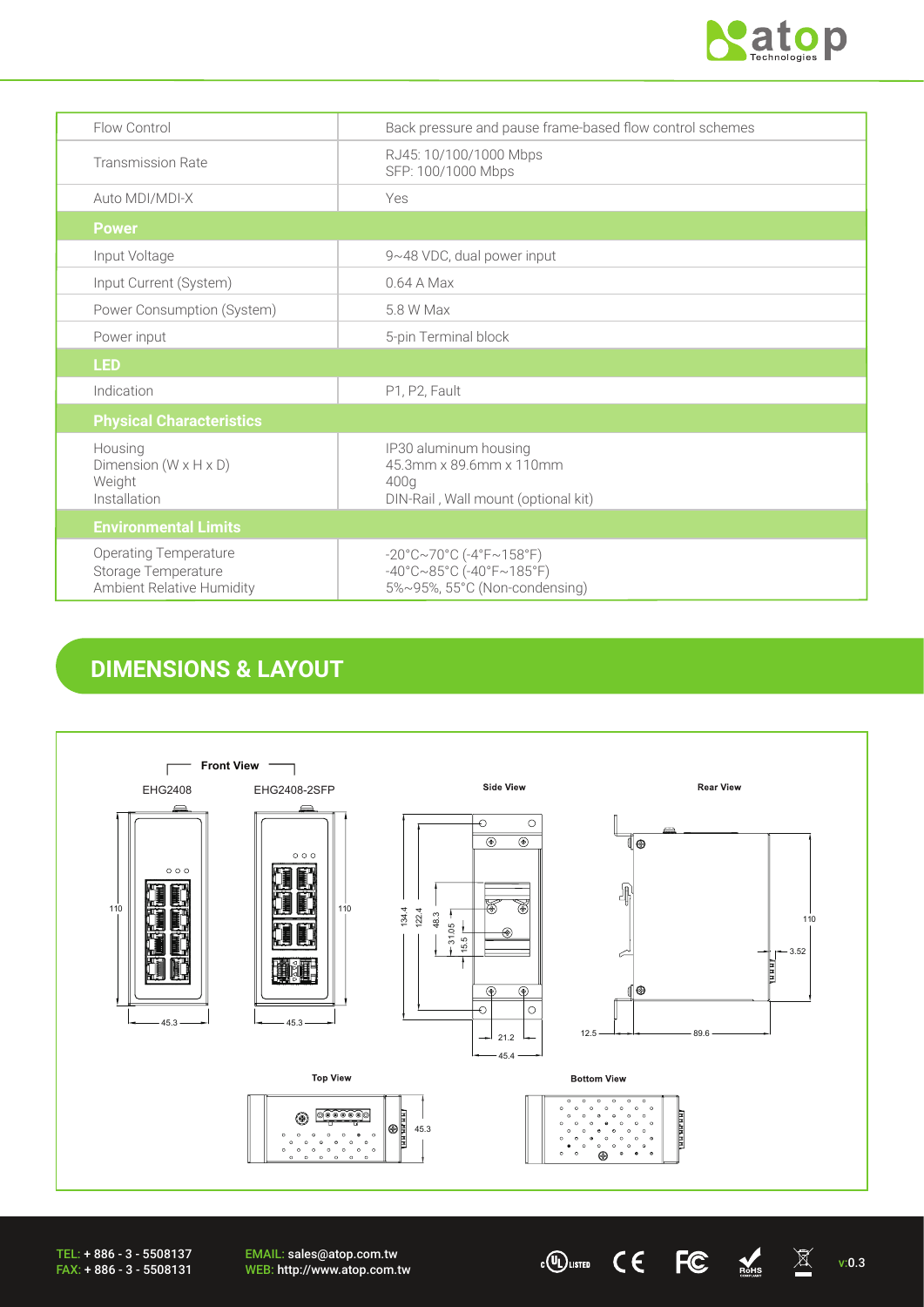

# **REGULATORY APPROVALS**

| <b>Regulatory Approvals</b> |                                                                                               |                                                                        |                                                                                                            |                                            |  |
|-----------------------------|-----------------------------------------------------------------------------------------------|------------------------------------------------------------------------|------------------------------------------------------------------------------------------------------------|--------------------------------------------|--|
| Safety                      | EN60950-1:2006, UL/IEC(CB) 60950-1:2006                                                       |                                                                        |                                                                                                            |                                            |  |
| <b>EMC</b>                  | FCC Part 15, Subpart B, Class A<br>EN 55032, EN 55024, EN 61000-6-2, EN 61000-6-4,            |                                                                        |                                                                                                            |                                            |  |
| <b>Test</b>                 | Item                                                                                          |                                                                        | <b>Value</b>                                                                                               | <b>Level</b>                               |  |
| IEC 61000-4-2               | <b>ESD</b>                                                                                    | Contact Discharge<br>Air Discharge                                     | ±8KV<br>±15KV                                                                                              | $\overline{4}$<br>$\overline{\mathcal{A}}$ |  |
| IEC 61000-4-3               | <b>RS</b>                                                                                     | 80-1000MHz<br>10(V/m)<br>1.4-2.0GHz<br>3(V/m)<br>10(V/m)<br>2.0-2.7GHz |                                                                                                            | 3                                          |  |
| IEC 61000-4-4               | <b>EFT</b>                                                                                    | <b>AC Power Port</b><br>DC Power Port<br>Signal Port                   | ±2.0kV<br>$+2.0kV$<br>±1.0kV                                                                               | 3<br>$\frac{3}{3}$                         |  |
| IEC 61000-4-5               | Surge                                                                                         | DC Power Port<br>DC Power Port<br>Signal Port<br>Signal Port           | 3<br>Line-to Line±1.0kV<br>3<br>Line-to Earth±2.0kV<br>3<br>Line-to Line±1.0kV<br>3<br>Line-to Earth±2.0kV |                                            |  |
| IEC 61000-4-6               | CS                                                                                            | 0.15-80MHz                                                             | 3<br>10V rms                                                                                               |                                            |  |
| IEC 61000-4-8               | PFMF                                                                                          | Enclosure<br>10A/m                                                     |                                                                                                            | 3                                          |  |
| IEC 61000-4-11              | <b>DIP</b>                                                                                    | <b>AC Power Port</b>                                                   |                                                                                                            |                                            |  |
| Shock<br>Drop<br>Vibration  | MIL-STD-810F Method 516.5<br>MIL-STD-810F Method 516.5<br>MIL-STD-810F Method 514.5 C-1 & C-2 |                                                                        |                                                                                                            |                                            |  |
| RoHS <sub>II</sub>          | Yes                                                                                           |                                                                        |                                                                                                            |                                            |  |
| <b>MTBF</b>                 | <b>TBD</b>                                                                                    |                                                                        |                                                                                                            |                                            |  |
| Warranty                    | 5 years                                                                                       |                                                                        |                                                                                                            |                                            |  |

TEL: + 886 - 3 - 5508137 FAX: + 886 - 3 - 5508131 EMAIL: sales@atop.com.tw<br>WEB: http://www.atop.com.tw